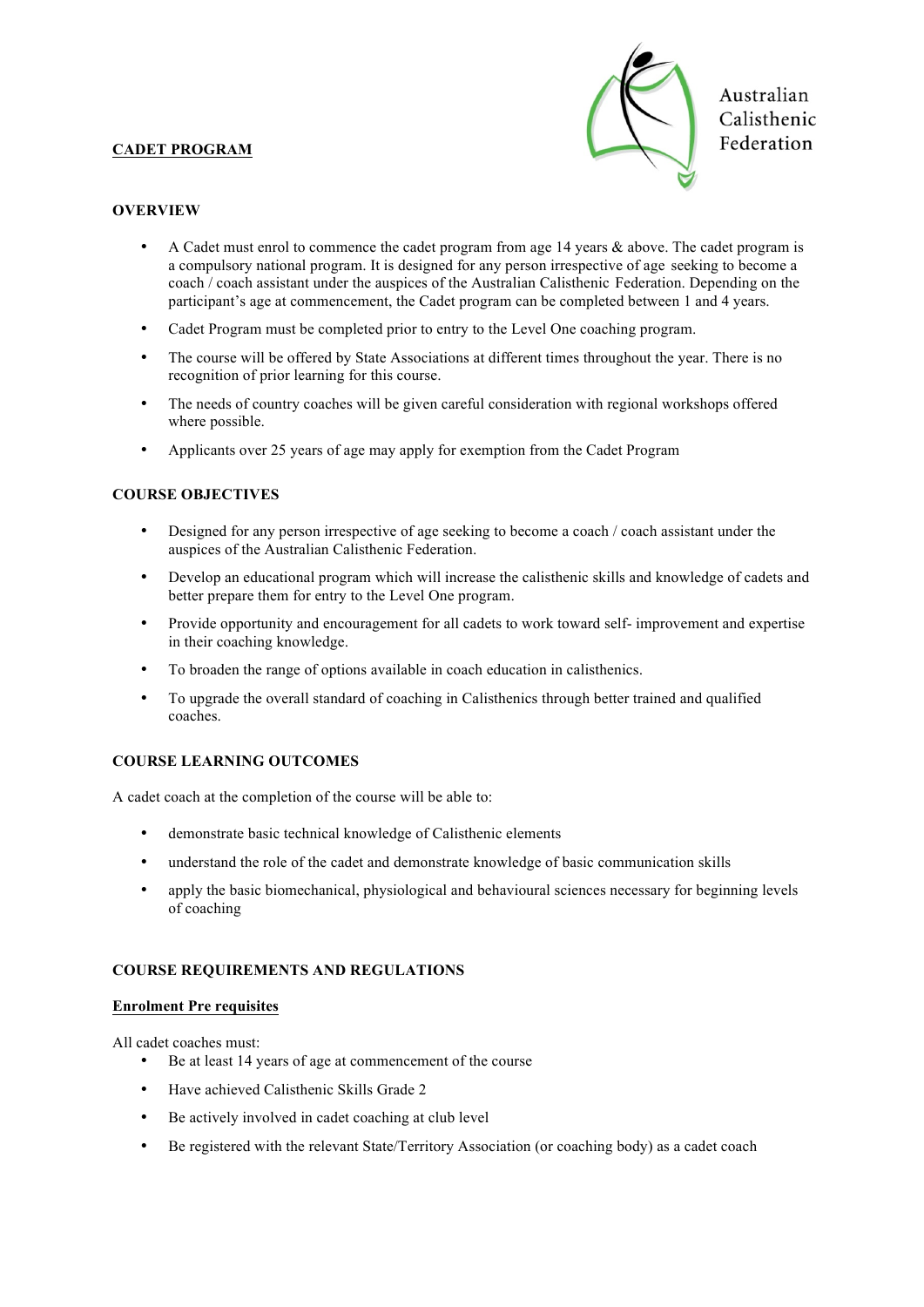## **Compulsory Texts:**

- Technical Guide CD ACF
- Banned and Dangerous Movements Video ACF

#### **Fees/subscription:**

- Course fee set by ACF
- Fee to be reviewed annually currently \$60

#### **Attendance Requirements:**

- Full attendance required. Cadets must attend and complete all units satisfactorily before they can commence the Level One coaching program
- Dress appropriate to activity or as prescribed by presenter of each module

#### **References:**

- Technical Guide CD
- You're the Coach
- Principles and Problems of Coaching
- Beginning Coaching
- Coaching Kids
- Banned and Dangerous Movements Video

#### **Candidate Assessment:**

- Attendance
- Participation and discussion

#### **Course Delivery**

- Overseen and delivered by State bodies
- Presented by State Associations' approved lecturer/supervisor/personnel
- Devised by the ACF Coaching Committee under the direction of the ACF. To be implemented at state level by state coaching bodies.

#### **Venue:**

The cadet program can be conducted at a school venue, community or church hall. Minimum requirements are:

- flat free space
- CD/cassette player
- audio visual equipment ie TV/DVD/Video player
- overhead projector is optional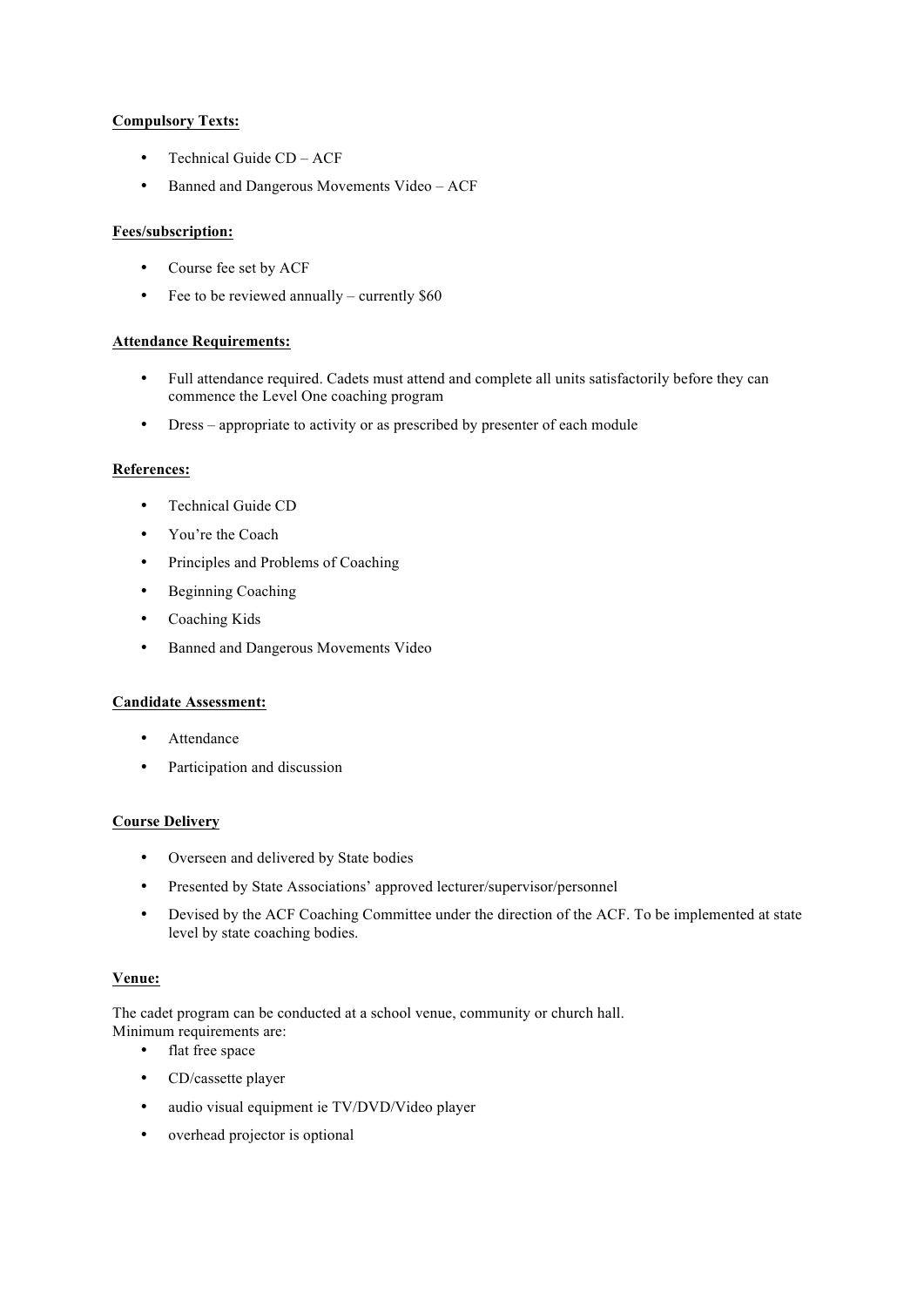## **Records:**

- Maintained by state bodies
- Nationally held by registrar of ACFCC
- Information held:
	- o Name
	- o Address
	- o Club
	- o Coach status
	- o Year levels attained

#### **PRINCIPAL COACHES**

It is the responsibility of the accredited coach to ensure persons under their supervision who are required to undertake the cadet course are advised of the program and registered with their relevant State/Territory body.

The supervising accredited coach is responsible for their cadets throughout the program and must be in attendance at all times and be fully supervising the Cadet.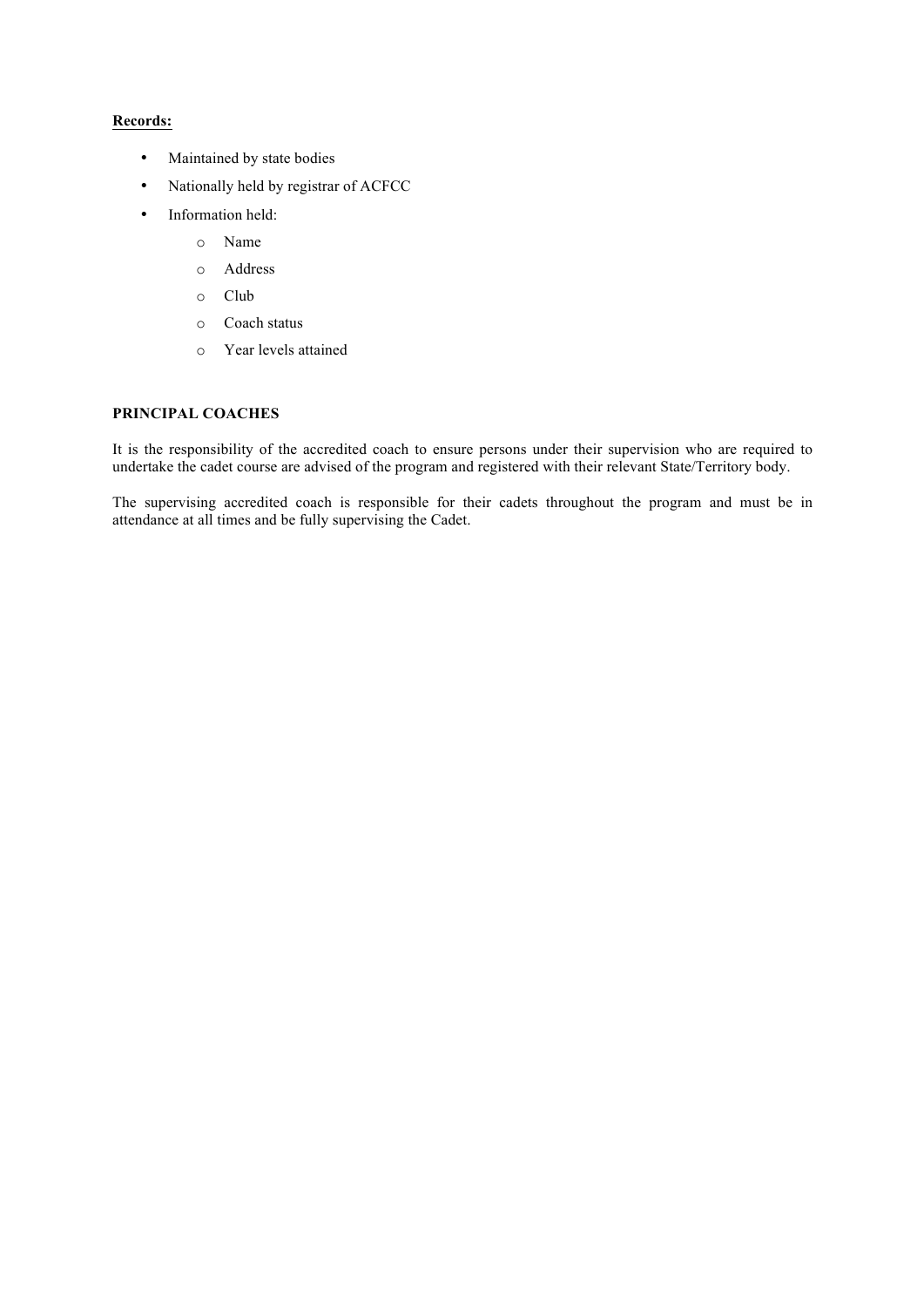## **CADET / SUPERVISING GUIDELINES**



Australian Calisthenic Federation

- The Cadet must be assisting in a class under the supervision of a Level 1 or 2 Coach, who is a registered member of the state association.
- A Cadet cannot have responsibility of a Solo/Team at any time on her own.
- To enroll in the Cadet Course, the minimum requirement is Calisthenic Skills Grade 2 and 14 years of age.
- Applicants over 25 years of age may apply for exemption from the Cadet Course
- It is recommended that all Cadets attend seminars each year, especially if they do not proceed to the Level 1 program.
- If the Cadet transfers to a new class, the new supervising coach takes on the responsibility. The Cadet must contact the Cadet Coordinator with the new arrangement.
- The pre-requisite for Level 1 enrolment is the successful completion of the Cadet program and be turning 18 years within 12 months of commencing the Level 1 course modules.
- There is no time limit for completion of Cadet Modules.
- The supervising coach should encourage cadet in all aspects of Calisthenics.